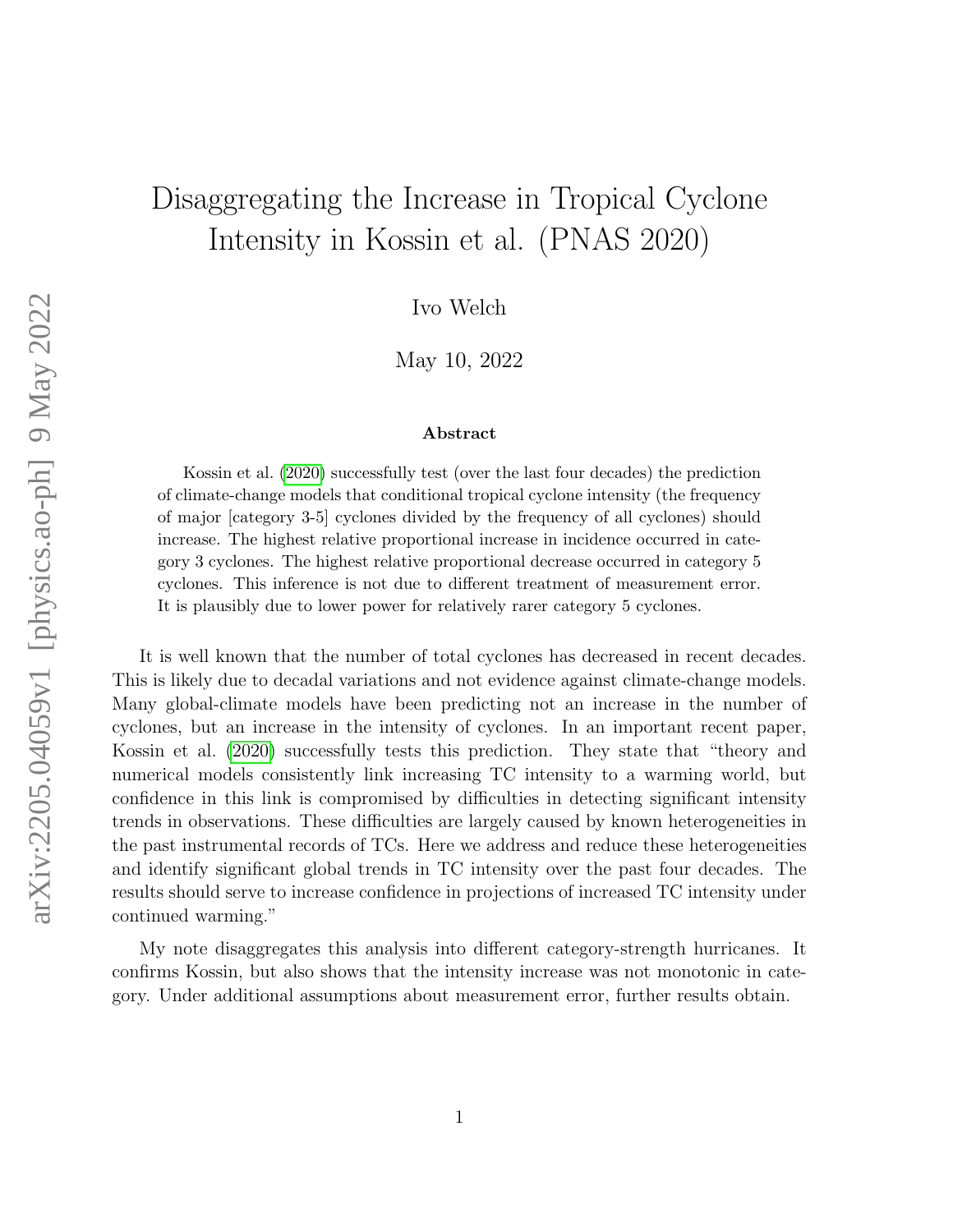# 1 Replication

The ADT-HURSAT record created by and examined in Kossin et al. [\(2020\)](#page-5-0) was transformed to be homogenous in time and basin. Their paper mitigates other uncertainties by focusing only on estimates of major (C3-C5) and minor (C1-C2) cyclones, where "C" means category). This is also appropriate for their emphasis on changes in the stronger tropical cyclones. They describe trends in six basins: The North-Atlantic (NA), the Eastern-North Pacific (EP), the Western-North Pacific (WP), the Northern-Indian (NI), the Southern-Indian (SI) and South-Pacific (SP). My paper uses their state-of-the-art data and thus follows their choices.

#### [Insert Table [1](#page-6-0) here: Descriptive Statistics by Basin and Category]

The descriptive statistics for the data set in Kossin et al. [\(2020\)](#page-5-0) are in Table [1.](#page-6-0) In an average three-year period, the mean number of cyclones per basin was  $237\pm172$ . The EP and WP were the two most active basins, the NI basin was the least active. Cyclone numbers in the first third of the sample were larger than in the second. Cyclones of

#### [Insert Figure [1](#page-7-0) here: Kossin et al. [\(2020,](#page-5-0) Figure 3) Replicated]

Figure [1](#page-7-0) shows the replication of Kossin et al. [\(2020,](#page-5-0) Figure 3) using their posted data, with only minor alterations. Using "C" henceforth as abbreviation for Saffir-Simpson category, each point is the number of C3-C5 cyclones divided by the number of C1-C5 cyclones within a given three-year period.<sup>[1](#page-1-0)</sup> The plots are ordered by the magnitude of an OLS regression line slope with year as the dependent variable. The bottom panel first aggregates all cyclones over all basins, and repeats the analysis. Such an "all" index places more weight on basins with more observations (e.g., here ten times as much weight on WP as NI).

All plots show positive trends in this regression line. Kossin et al. [\(2020\)](#page-5-0) use Theil-Sen lines, based on medians. This only makes a difference for the Northern Indian basin, where OLS suggests a positive slope while Theil-Sen suggests a negative slope. The Theil-Sen line is in line with the cooling Indian Ocean multidecadal variability, while the OLS line is not.

<span id="page-1-0"></span><sup>&</sup>lt;sup>1</sup>The 1980 observation contains only 1979 and 1981 due to lack of satellite coverage. Periods are named by the middle year.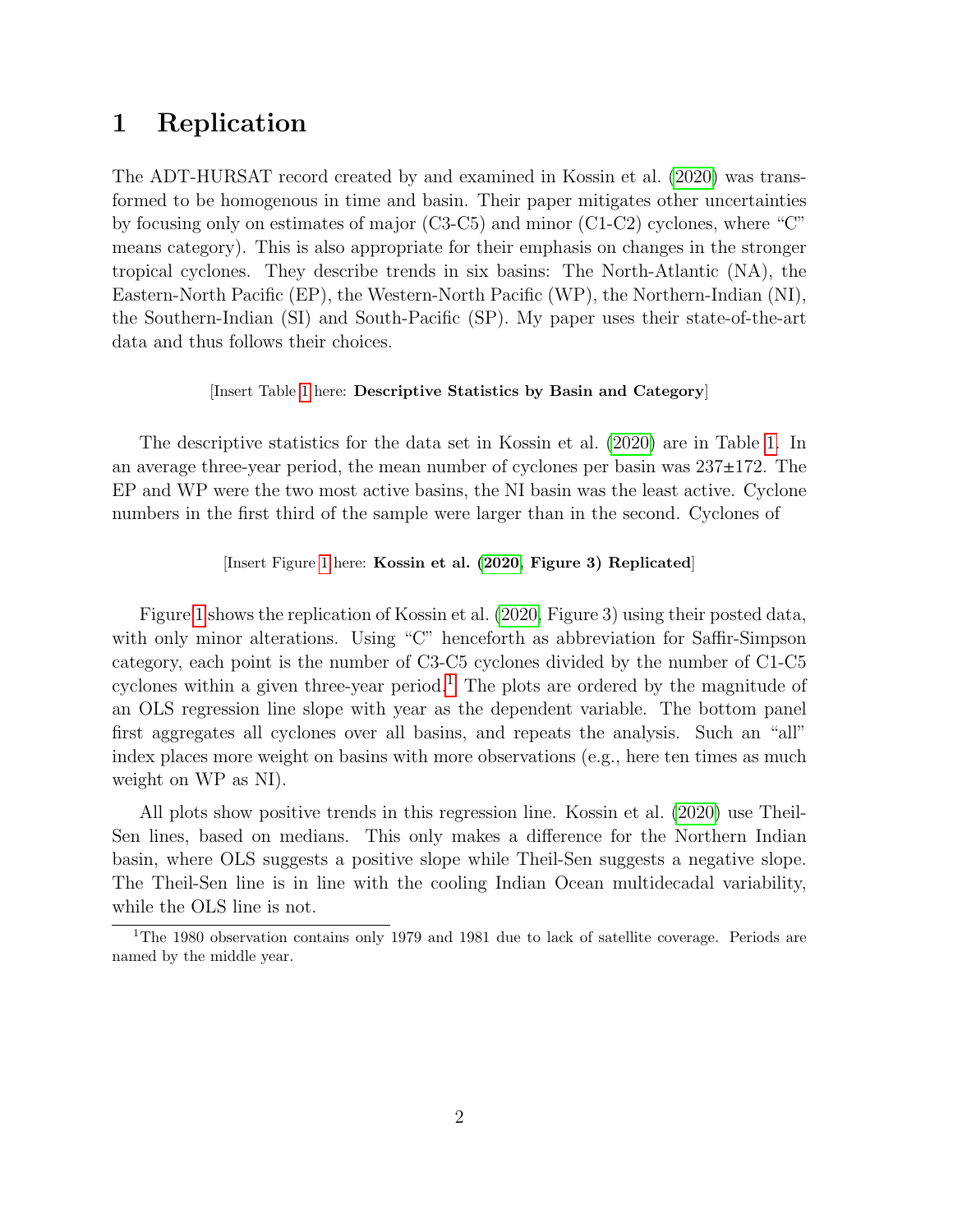# 2 Time-Series Changes By Cyclone Category

### 2.1 Measurement Error

Kossin et al. [\(2020\)](#page-5-0) describe ratios as being more reliable than absolute numbers. This is the case, e.g., if measurement errors  $\epsilon_{it}$  are identical in time for each basin and thus cancels,

$$
\frac{\epsilon_{it} \cdot m_{it}}{\epsilon_{it} \cdot m_{it} + \epsilon_{it} \cdot n_{it}} = \frac{m_{it}}{m_{it} + n_{it}} \quad \Rightarrow \quad \beta_{r_{it} \leftarrow yr_t} = \frac{cov(m_{it} + n_{it}, yr_{it})}{var(yr_{it})} \quad (\perp \epsilon_{it}),
$$

where  $m_{it}$  are the number of major cyclones in basin *i* at time *t*,  $n_{it}$  are the number of minor cyclones, and  $\beta_{m\leftarrow yr_t}$  is the OLS slope regression of m cyclones on a year index yr. The slope of the log number of cyclones on the year index is still influenced by the  $\epsilon$ measurement errors,

$$
\beta_{\log(\epsilon_{it}m_{it})\leftarrow yr_t} = \frac{\text{cov}(\log(\epsilon_{it}m_{it}), yr_{it})}{\text{var}(yr_{it})} = \frac{\text{cov}(\log(\epsilon_{it}), yr_{it})}{\text{var}(yr_{it})} + \frac{\text{cov}(\log(m_{it}), yr_{it})}{\text{var}(yr_{it})}.
$$

$$
= \beta_{\log \epsilon_{it} \leftarrow yr_t} + \beta_{\log m_{it} \leftarrow yr_t}
$$

Thus, although reductions over time in the variance of the log measurement error do not bias the coefficient, time trends in log measurement errors can indeed bias this slope. Specifically, if measurement improvements have increased the estimated number of observed major cyclones more than the estimated number of observed minor cyclones, it would manifest itself in Type-1 error (false acceptance). If measurement improvement have decreased the estimated number of observed major cyclones more than the estimated number of observed minor cyclones, it would manifest itself in Type-2 error (false rejection). I have no subject expertise to opine on time-series trends in observed cyclones of different types due to measurement changes.

However, just like the Kossin ratio metric, regardless of any relative time-trends induced by error, the difference between two slopes is not sensitive to  $\epsilon$  measurement error:

$$
\beta_{\log(\epsilon_{it}m_{it})\leftarrow yr_t} - \beta_{\log(\epsilon_{it}n_{it})\leftarrow yr_t} = \frac{\text{cov}(\log(m_{it}), yr_{it})}{\text{var}(yr_{it})} - \frac{\text{cov}(\log(n_{it}), yr_{it})}{\text{var}(yr_{it})}
$$

$$
= \beta_{\log(m_{it})\leftarrow yr_t} - \beta_{\log(n_{it})\leftarrow yr_t} \qquad (\perp \epsilon_{it})
$$

.

Unfortunately, in cases in which there were no cyclones in a three-year period, the log change cannot be computed. This is the case in many basins for C5 (and sometimes also C4) cyclones.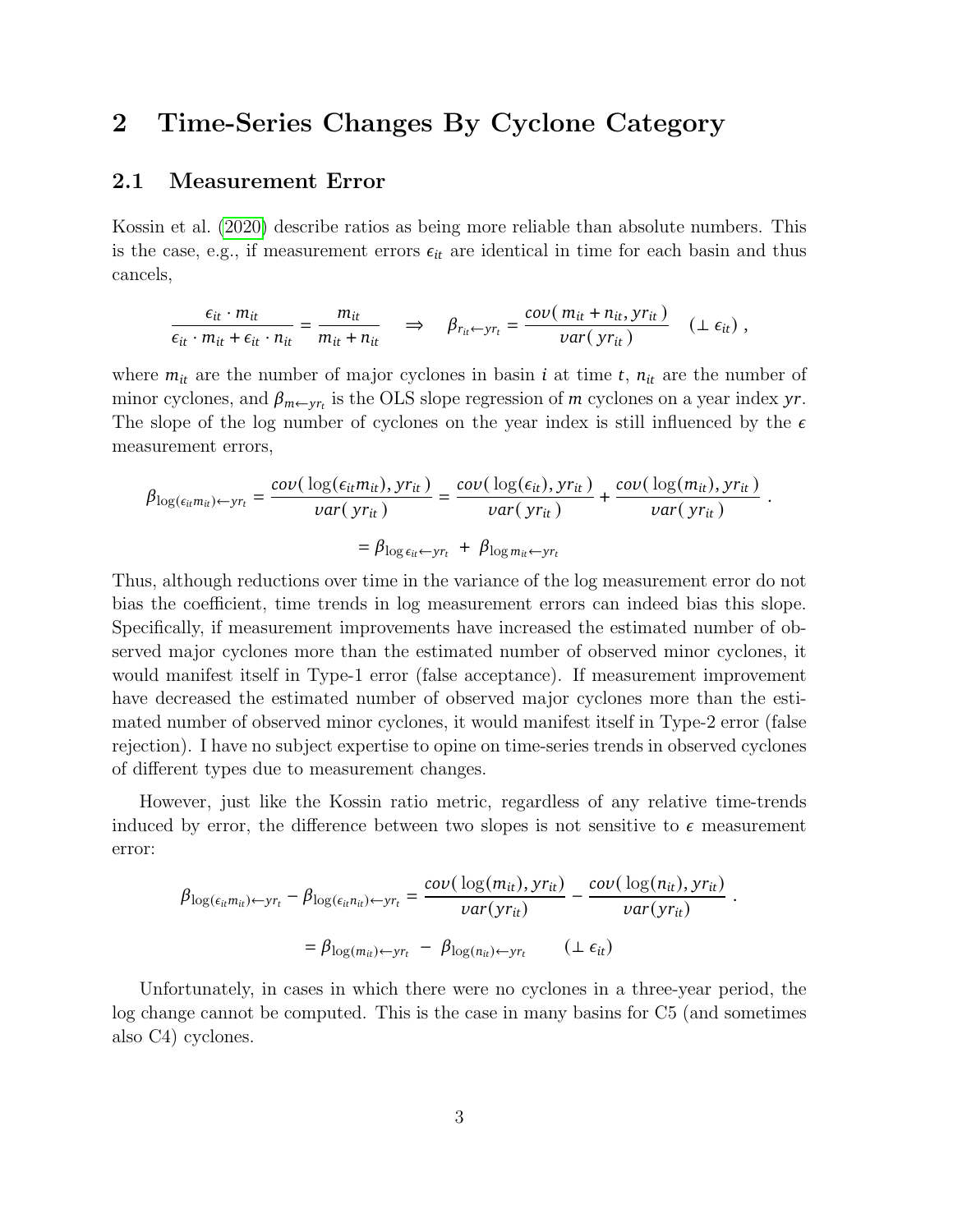### 2.2 Slope Estimates

The decomposition into two components allows us to examine whether the ratio increase was due more to a decline in the number of minor cyclones or a rise in the number of major cyclones, or both.

[Insert Table [2](#page-8-0) here: Coefficients of Logged Number of Cyclones On Year]

Table [2](#page-8-0) tabulates the OLS time slopes of the log-number of cyclones on the year index. The two panels differ in their treatment of the first three-year observation, in which 1980 was missing. In Panel A, incidences are multiplied by  $3/2$  to account for the missing year of 1980. In Panel B, the first three-year observation is excluded altogether.

The left-most cell in both panels' first rows shows that the number of all categorized cyclones worldwide declined over these four decades. As pointed out earlier, climatechange models did not predict an increase. Thus, this is not evidence for or against an influence of warming on cyclone activity.

The log has transformed changes into relative proportional changes. The strongest proportional worldwide increase occurred in C3 cyclones. The strongest proportional worldwide decrease occurred in C5 cyclones. The WP basin, which had the largest number of C5 cyclones, showed an even stronger decline.<sup>[2](#page-3-0)</sup> Panel B also shows that the absolute increase in C3 cyclones is sensitive to the inclusion of the first three-year period. If there were no trends in measurement errors that systematically reduced the log number of cyclones counted, then the increase in intensity reported by Kossin et al. is entirely due to a reduction in the frequency of low-intensity cyclones.

The slope differences across different categories is largely unchanged by the first three-year treatment.

This raises the question why C5 cyclones did not show stronger proportional increases than C4 cyclones and why C4 cyclones did not show more frequent increases than C3 increases. One possibility is that the climate models may predict that C3-C5 cyclone frequency would increase, but not necessarily C4-C5 frequency. A more likely possibility is that this may well have been due to random sample noise — four decades may not be sufficient to observe the expected relative increase in C5 cyclones. Future years will clarify the picture.

The remaining rows confirm Kossin's within-basin evidence. All basins show larger proportional increases in C345 cyclones than in C12 cyclones. (Not shown, their ratioincrease inference is also quite robust with respect to different choices of cutoffs or years.) However, the world-wide slope is larger when basins are equal-weighted than when they

<span id="page-3-0"></span><sup>2</sup>Useful log numbers can only be computed for the WP and for the overall world, because other individual basins had cases in which the number of C5 cyclones in a given three-year period was zero.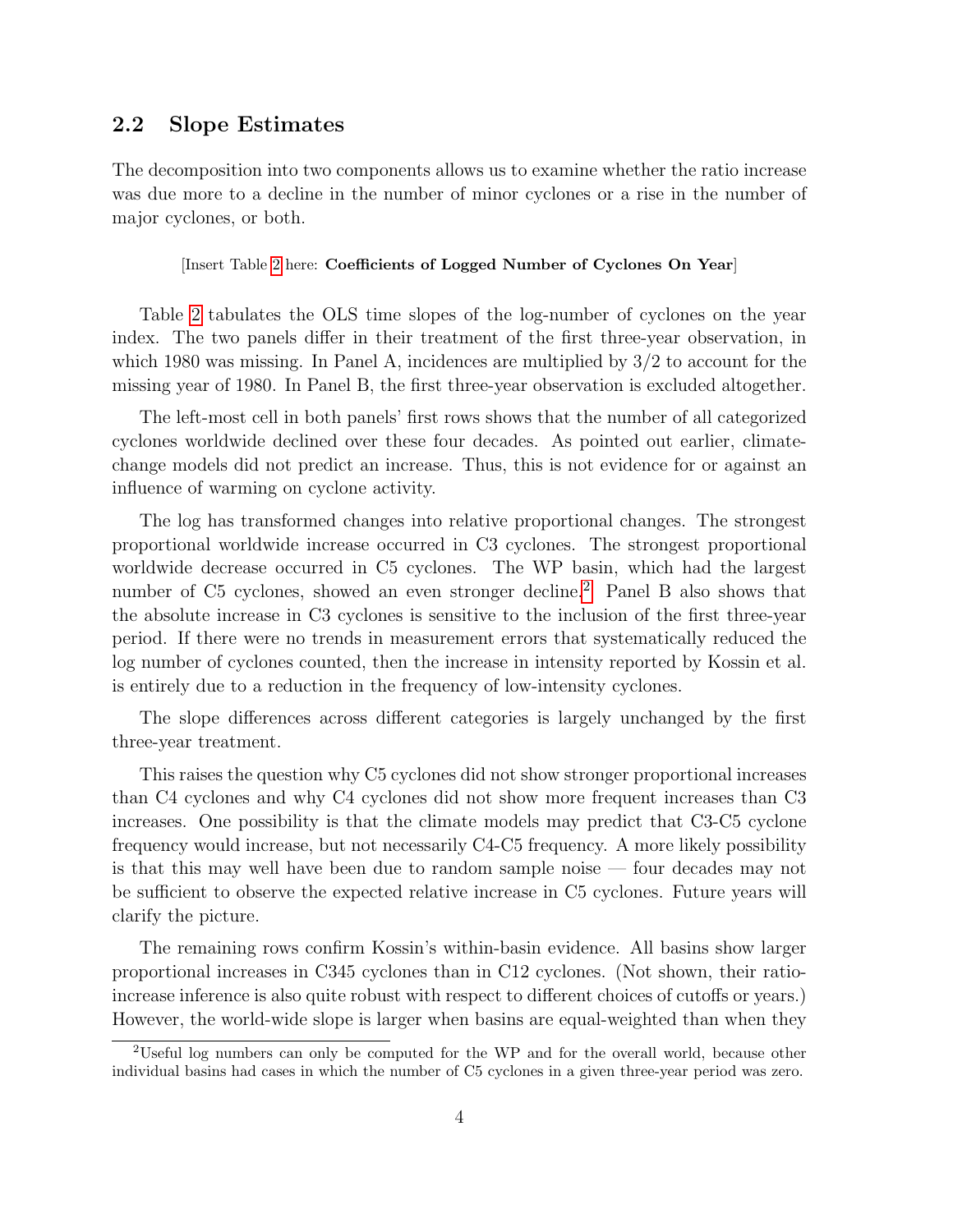are weighted by the number of cyclones. This is because the NA and SI basins, which show the strongest increases, contained only 27% of the sample, while the EP and WP basins, which show the weakest increases, contained 60% of the sample. Nevertheless, given that all slopes are positive, the all-basin aggregate inference in Kossin et al. is easily confirmed.

Table [3](#page-9-0) shows statistical tests of the differences in the first panel. C1 cyclones increased significantly more than C3 and C4 cyclones (T of 3.49 and 2.92); and C3 cyclones increased significantly more than C2 cyclones. The inference about the unexpected reduction C5 cyclones leaving in the first period just misses statistical significance, with  $T = -1.98$  relative to C3 cyclones,  $T = -1.76$  relative to C4 cyclones, and  $T = -1.92$ relative to C3 and C4 cyclones. It is insignificant if the first period is omitted.

### 2.3 Log Number of Cyclones

[Insert Figure [2](#page-10-0) here: Kossin et al. [\(2020,](#page-5-0) Figure 3), Components]

Figure [2](#page-10-0) adds the log number of C3-C5 cyclones and the log number of C1-C2 cyclones to their equivalents from Figure [1.](#page-7-0)

Visual analysis suggests that C3-5 cyclones increased strongly from 1983 to 2005 in the NA basin.

The other basins display (mildly) more puzzling trends. The SI basin experienced decreases in all cyclone activity since 1990 — suggesting that despite its clear increase in cyclone intensity, the effects may have been less of a concern to local policy makers. Cyclone activity also decreased in the SP and WP basins from about 1980 to about 2008. However, both basins then saw strong increases in the 2010s, especially in major C3-C5 cyclones.

## 3 Conclusion

My note has analyzed some of the sources in trends in Kossin et al. [\(2020\)](#page-5-0). On a worldwide basis, the increase in the intensity of cyclones was not monotonic by category. C5 cyclones did not increase relative to C4 cyclones which did not increase relative to C3 cyclones. However, C3 cyclones increased greatly relative to C2 cyclones which increased greatly relative to C1 cyclones. Under the additional assumptions of no systematic downward trend in measurement error, the increased intensity in the Kossin data set is due about equally to a reduction in the frequency of low-intensity cyclones and an increase in the frquency of high-intensity cyclones if the first three-year period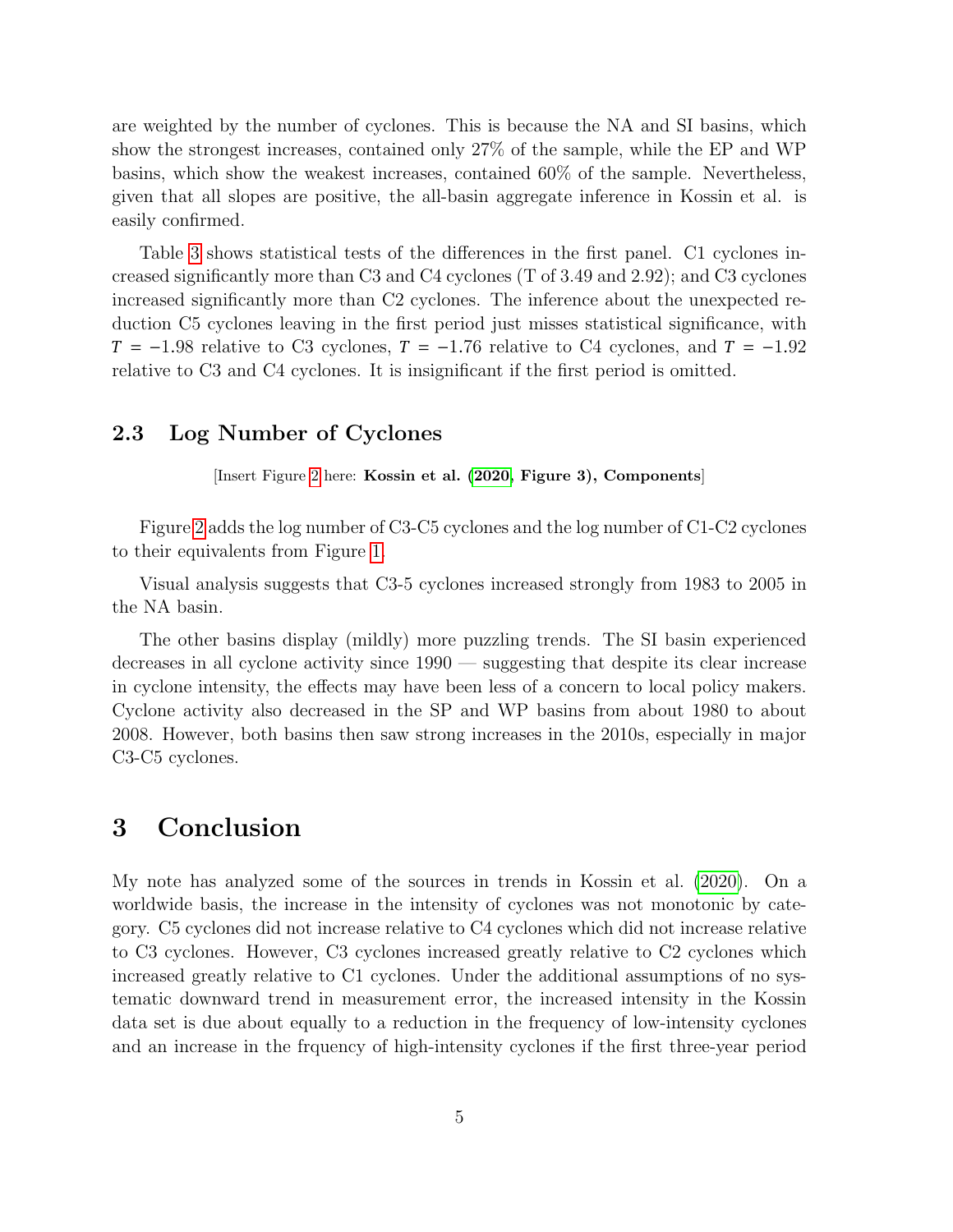is included; and due entirely to a reduction in the frequency of low-intensity cyclones if the first period is omitted.

Even though the number of C5 category has declined over these decades, to the extent that the world-wide decline in cyclone numbers was temporary and the increase in intensity will be persistent, policy-makers must not become complacent

# References

<span id="page-5-0"></span>Kossin, James P et al. (2020). "Global increase in major tropical cyclone exceedance probability over the past four decades." In: Proceedings of the National Academy of Sciences 117.22, pp. 11975–11980.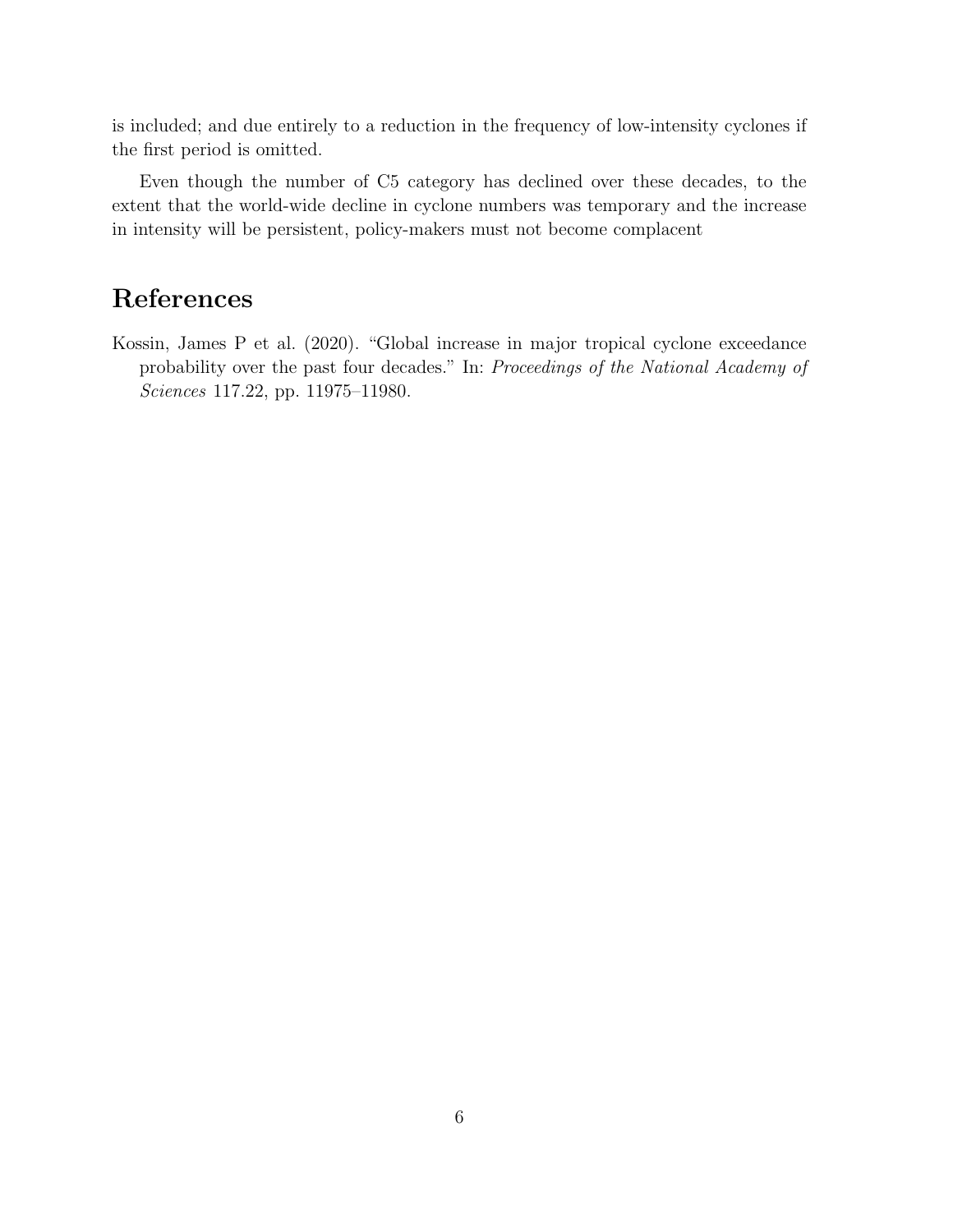### Table 1: Descriptive Statistics by Basin and Category

| Mean      |            |     |     | Standard Deviation |                |                |           |        |     |                |                |                  |                |
|-----------|------------|-----|-----|--------------------|----------------|----------------|-----------|--------|-----|----------------|----------------|------------------|----------------|
|           | All        | C1  | C2  | C <sub>3</sub>     | C4             | C <sub>5</sub> |           | All    | C1  | C <sub>2</sub> | C <sub>3</sub> | C <sup>2</sup> 4 | C <sub>5</sub> |
| ALL       | 1,423      | 661 | 257 | 253                | 216            | 36             | ALL       | 233    | 106 | 56             | 56             | 44               | 14             |
| NA        | 184        | 88  | 34  | 32                 | 27             | 3              | NA        | 95     | 37  | 17             | 23             | 27               | 4              |
| <b>SI</b> | <b>205</b> | 110 | 32  | 37                 | 26             |                | <b>SI</b> | 77     | 42  | 13             | 21             | 12               |                |
| <b>SP</b> | 148        | 73  | 27  | 26                 | 19             | 3              | SP        | 60     | 31  | 14             | 13             | 8                | 3              |
| EP        | 352        | 184 | 56  | 57                 | 49             | 6              | EP        | 136    | 66  | $27\,$         | 22             | $27\,$           | 4              |
| WP        | 497        | 180 | 106 | 95                 | 92             | 23             | WP        | 95     | 45  | 23             | 18             | 22               | 15             |
| NI        | 37         | 27  | 3   | 5                  | $\overline{2}$ | $\overline{0}$ | NI        | $16\,$ | 10  | 3              |                | 3                | $\cup$         |

<span id="page-6-0"></span>Panel A: Sample Mean and Standard Deviations

Explanations: This table shows means and standard deviations over thirteen 3-year periods. For example, there were about 1,423 cyclones per three-year period in the Kossin sample, i.e., about 470 per year. The average yearly season in the NA (North-Atlantic) brought about 60 cyclones in total. The worldwide standard deviation was about 233 cyclones per three-year period.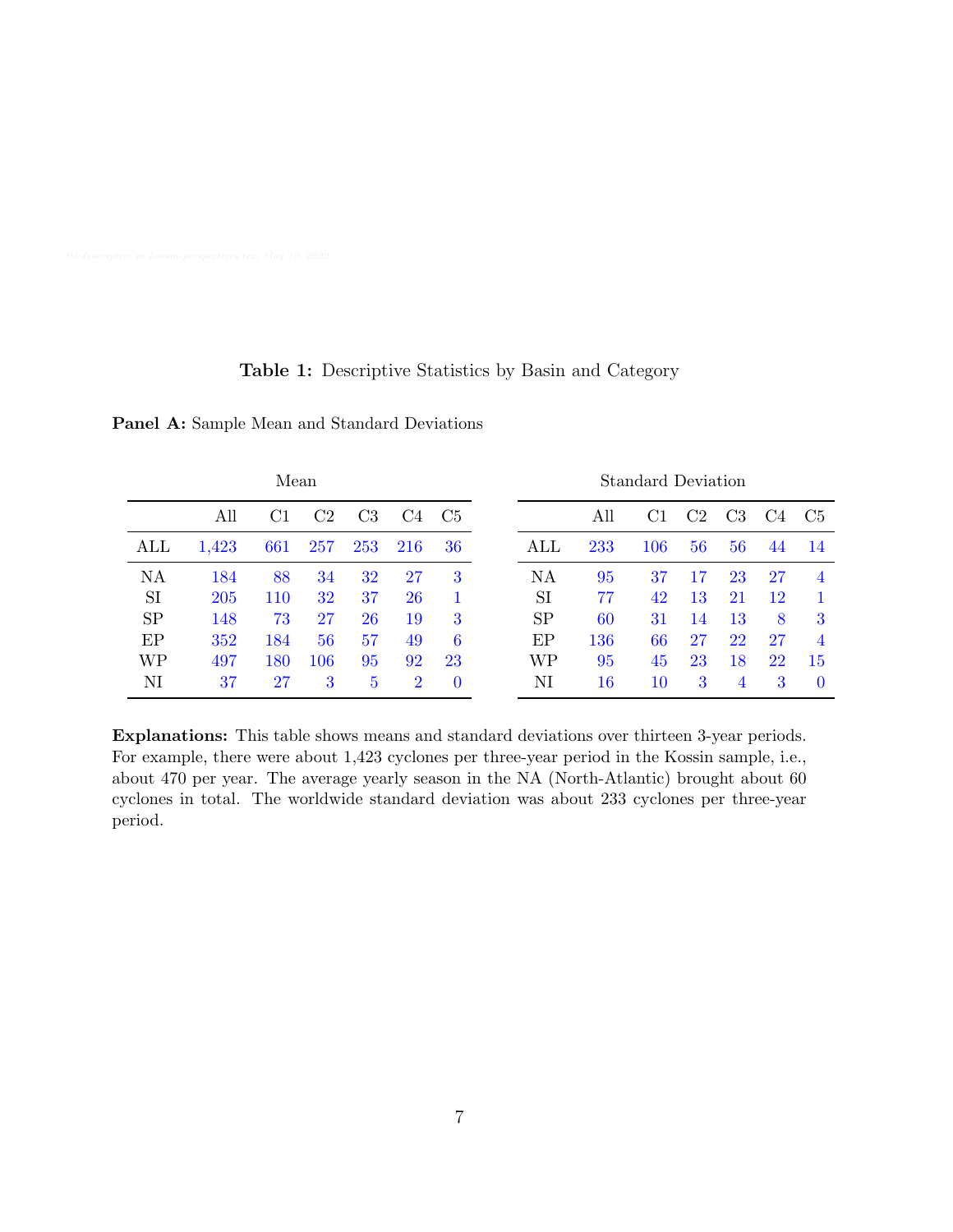<span id="page-7-0"></span>

(c345)/(c12) Hurricane

(c345)/(c12) Hurricane

Figure 1: Kossin et al. [\(2020,](#page-5-0) Figure 3) Replicated



(c345)/(c12) Hurricane

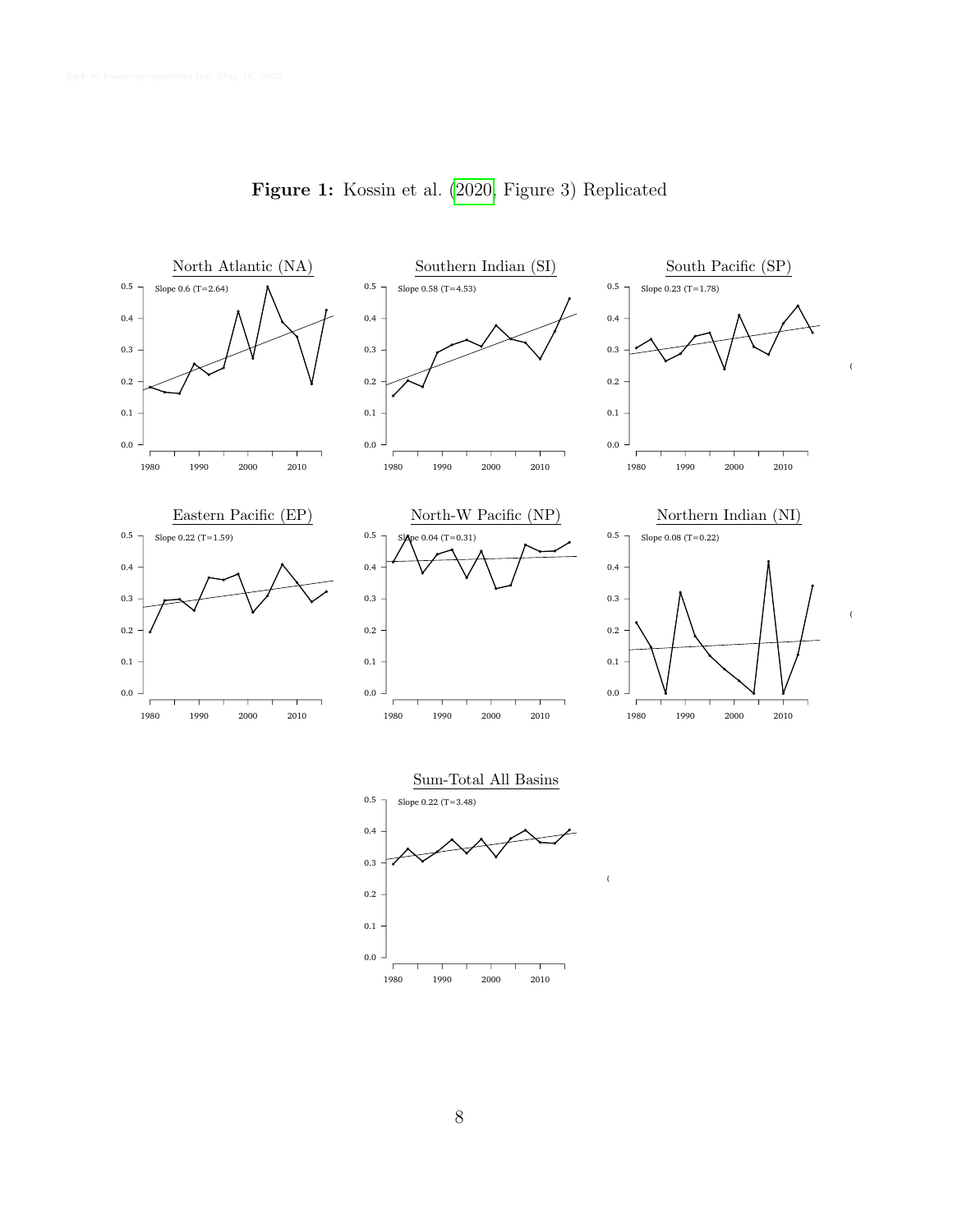|                  | All     | C1      | C <sub>2</sub> | C <sub>3</sub> | C <sub>4</sub> | C <sub>5</sub> | $C345 - C12$ |
|------------------|---------|---------|----------------|----------------|----------------|----------------|--------------|
| 0 <sub>ALL</sub> | $-0.27$ | $-0.81$ | $-0.09$        | 0.67           |                | $0.27 -1.23$   | 0.95         |
| 1NA              | 2.64    | 1.35    | 3.26           | 4.61           | NA             | NA.            | 3.04         |
| 2SI              | 0.09    | $-0.82$ | $-0.35$        | 2.27           | 1.97           | NA             | 2.95         |
| 3SP              | $-1.98$ | $-2.49$ | $-2.14$        | $-1.37$        | $-1.34$        | NA             | 1.03         |
| 4EP              | $-0.70$ | $-1.15$ | $-0.45$        | 0.01           | 0.14           | NA             | 1.08         |
| 5WP              | $-0.48$ | $-0.71$ | $-0.27$        | 0.33           | $-0.72$        | $-2.39$        | 0.17         |
| 6NI              | $-0.63$ | $-0.97$ | NΑ             | NA.            | NA.            | ΝA             | NA           |

Table 2: Coefficients of Logged Number of Cyclones On Year

<span id="page-8-0"></span>Panel A: Include First Two-Year Group (multiplied by 3/2), in Percent

Panel B: Exclude First Two-Year Group, in Percent

|      | All     | C <sub>1</sub> | C <sub>2</sub>      | C <sub>3</sub>  | C <sub>4</sub>  | C5      | $C345 - C12$ |
|------|---------|----------------|---------------------|-----------------|-----------------|---------|--------------|
| 0ALL | $-0.65$ |                | $-1.11 -0.53 -0.03$ |                 | $-0.06$ $-1.27$ |         | 0.82         |
| 1NA  | 3.15    | 2.00           | 3.41                | 4.75            | NA              | NA.     | 3.03         |
| 2SI  | $-0.78$ | $-1.68$        | $-0.84$             | 0.73            | 1.17            | NA      | 2.50         |
| 3SP  | $-2.35$ | $-2.85$        |                     | $-2.67$ $-2.13$ | $-1.08$         | NA      | 1.15         |
| 4EP  | $-1.48$ | $-1.64$        | $-1.59$             | $-1.18$         | $-1.15$         | NA      | 0.42         |
| 5WP  | $-0.67$ | $-0.89$        | $-0.44$             | $-0.08$         | $-0.88$         | $-2.00$ | 0.16         |
| 6NI  | 0.10    | $-0.41$        | NA.                 | NA.             | NA              | ΝA      | NA           |

Explanations: Each cell is the slope of a time-series regression of the log number of cyclones on a year index (based on three-year intervals, except for the first period which contains only two years). When a basin had a zero number in a cell in a three-year period, not slope on log number of cyclones could be calculated. These cells are marked with "NA."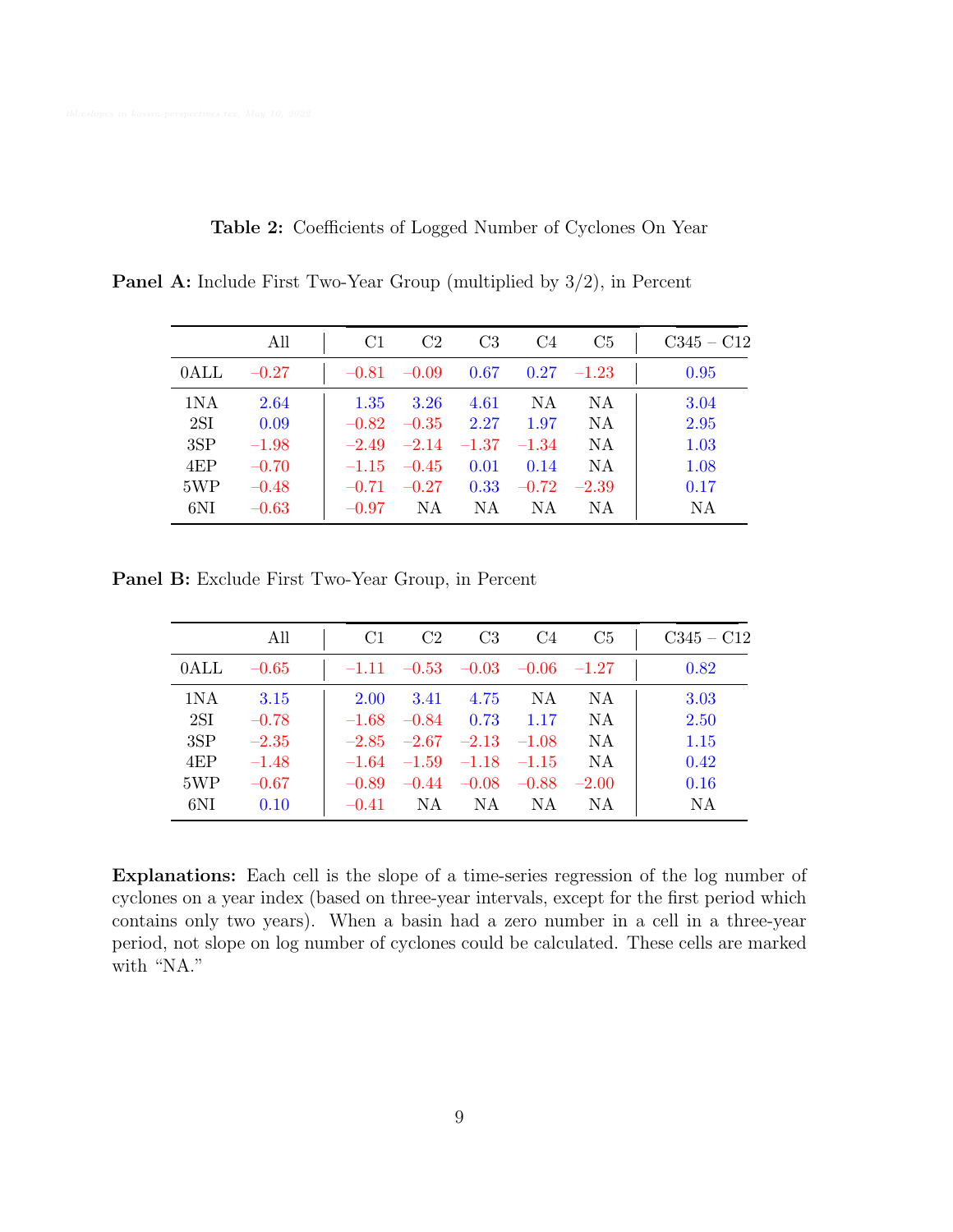<span id="page-9-0"></span>

|                          |              |                |         | $3/2$ First Period |         |         | Omit First Period |         |  |  |
|--------------------------|--------------|----------------|---------|--------------------|---------|---------|-------------------|---------|--|--|
|                          | Compare      |                | Coef    | T-Stat             | P(> t ) | Coef    | T-Stat            | P(> t ) |  |  |
| C <sub>2</sub>           | $\mathbf{L}$ | C1             | 0.72    | 2.07               | $6.3\%$ | 0.58    | 1.45              | 17.9%   |  |  |
| C <sub>3</sub>           | $\geq$       | C1             | 1.47    | 3.49               | 0.5%    | 1.08    | 2.57              | 2.8%    |  |  |
| C <sub>4</sub>           | $\geq$       | C1             | 1.08    | 2.92               | 1.4%    | 1.05    | 2.41              | 3.7%    |  |  |
| C <sub>5</sub>           | $\geq$       | C1             | $-0.42$ | $-0.46$            | 65.7%   | $-0.16$ | $-0.15$           | 88.4%   |  |  |
| C3                       | $\geq$       | C <sub>2</sub> | 0.75    | 2.38               | 3.7%    | 0.51    | 1.51              | 16.2%   |  |  |
| C <sub>4</sub>           | $\geq$       | C <sub>2</sub> | 0.36    | 1.67               | 12.2%   | 0.48    | 1.97              | 7.7%    |  |  |
| C <sub>5</sub>           | $\geq$       | C2             | $-1.14$ | $-1.34$            | 20.8%   | $-0.74$ | $-0.76$           | 46.4%   |  |  |
| C <sub>4</sub>           | $\geq$       | C <sub>3</sub> | $-0.40$ | $-1.13$            | 28.4%   | $-0.03$ | $-0.09$           | 92.6%   |  |  |
| C <sub>5</sub>           | $\geq$       | C <sub>3</sub> | $-1.90$ | $-1.98$            | 7.3%    | $-1.25$ | $-1.20$           | 25.9%   |  |  |
| C <sub>5</sub>           | $\mathbf{r}$ | C <sub>4</sub> | $-1.50$ | $-1.76$            | 10.6%   | $-1.21$ | $-1.23$           | 24.8%   |  |  |
| C5                       |              | $> C3 + C4$    | $-1.70$ | $-1.92$            | $8.2\%$ | $-1.24$ | $-1.23$           | 24.6%   |  |  |
| $C3 + C4$                |              | $>$ C1+C2      | 1.09    | 3.82               | $0.3\%$ | 0.91    | 2.90              | $1.6\%$ |  |  |
| $C3 + C4 + C5 > C1 + C2$ |              |                | 0.95    | 3.48               | $0.5\%$ | 9.82    | 2.64              | $2.5\%$ |  |  |

Table 3: Statistical Significance Tests

Explanations: Higher category cyclones are in the left column, lower category cyclones are in the right column. The test is whether the slope of the higher-category is greater than the slope of the lower category. If it is positive, cyclones became relatively more intense. The Kossin slope difference (increase in log C3-C5 relative to C1-C2 cyclones) is highly statistically significant, with a T-statistic of +3.48. The log number of C5 cyclones slope coefficient relative to the equivalent of C3 and C4 cyclones has a Tstatistic of −1.92. Significance in the right column is smaller. Significance levels above 10% are in smaller fonts.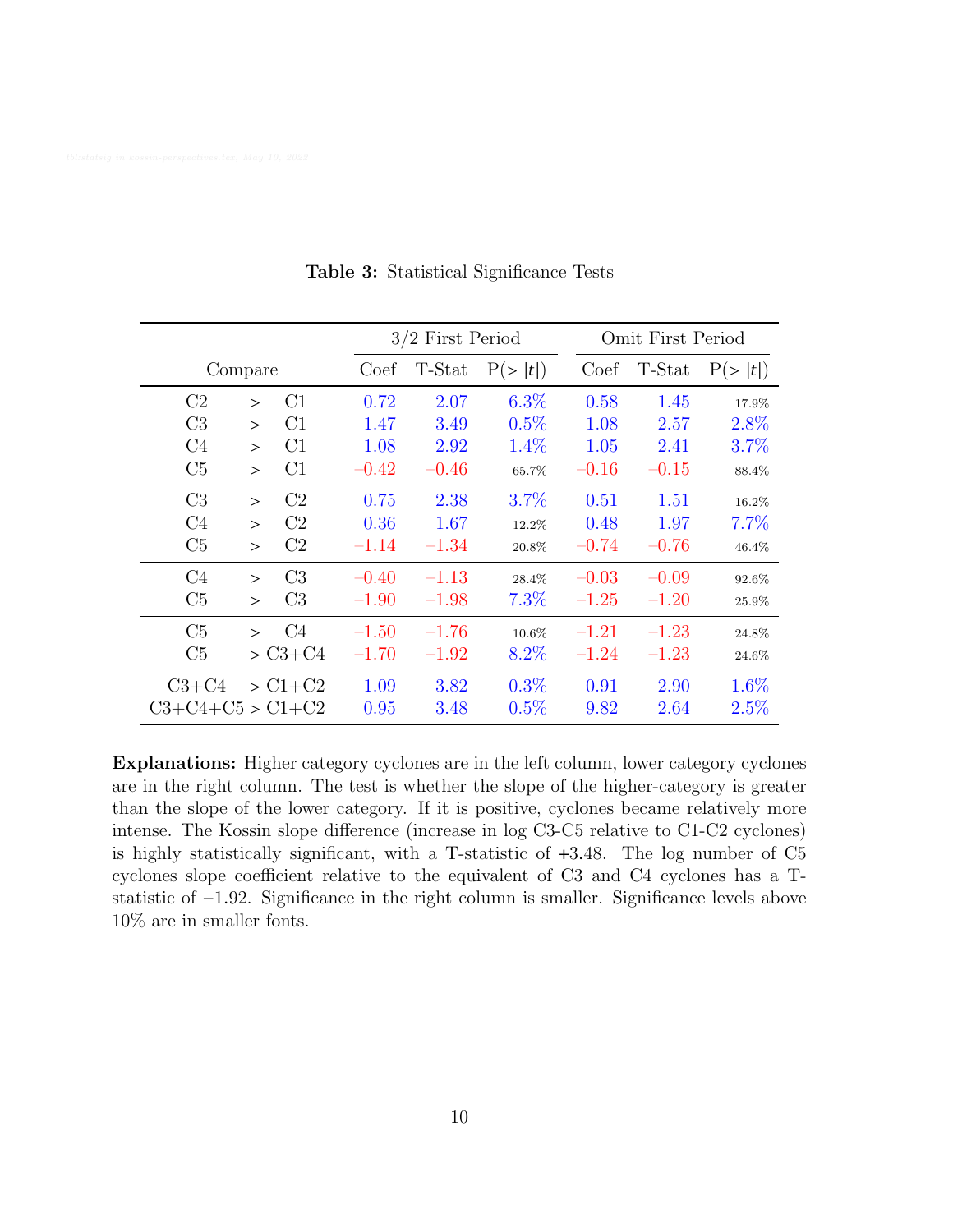<span id="page-10-0"></span>

Figure 2: Kossin et al. [\(2020,](#page-5-0) Figure 3), Components

Explanations: The blue dashed line are the log-number of C1-C2 cyclones (scale on the right). The red dashed line are the log number of C3-C5 cyclones.